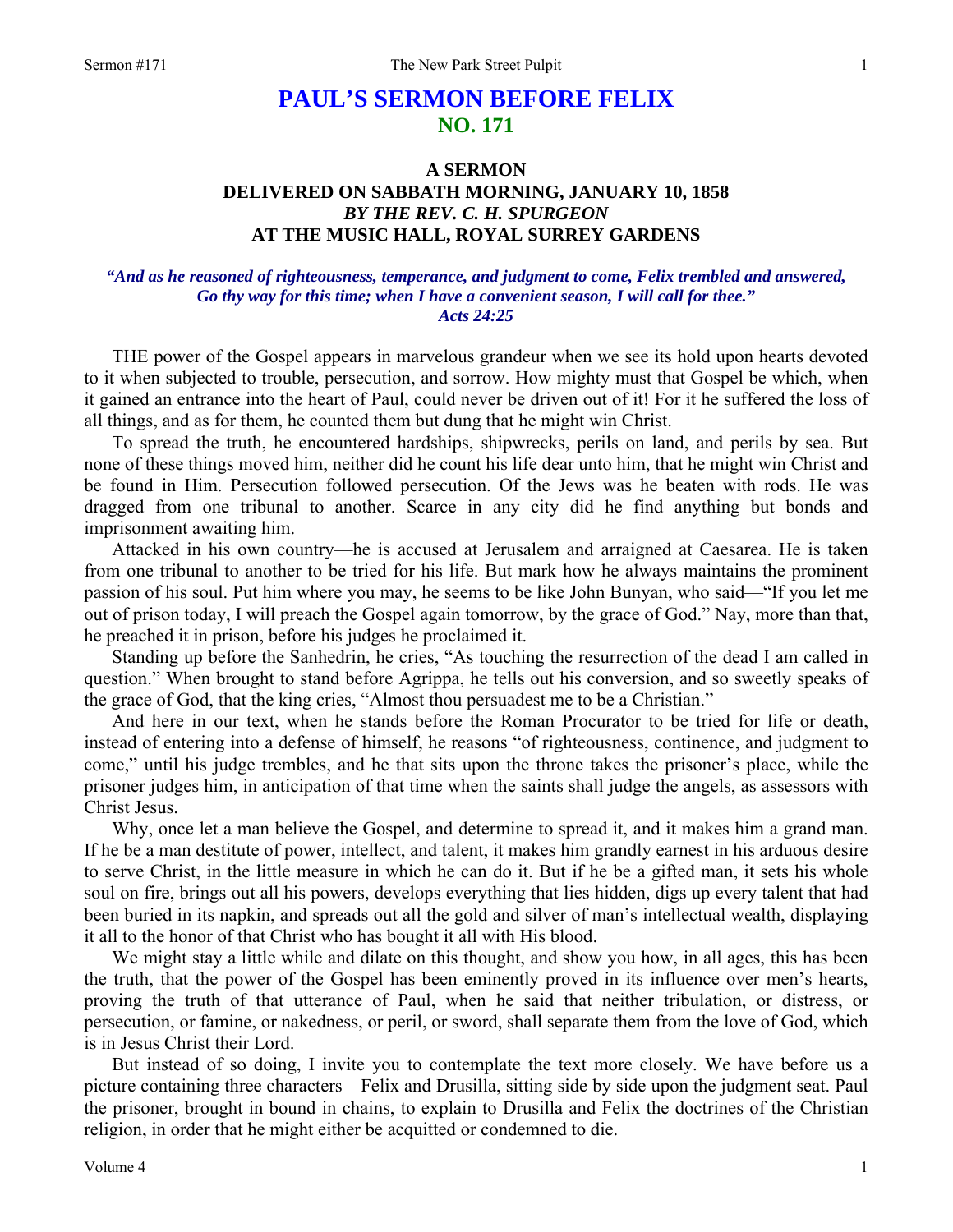You have a judge extremely willing to put the prisoner to death, because he desired to please the Jews. You have, on the other hand, a prisoner unabashed, who comes before the judge, and without any debate, begins to unfold the Gospel, selecting a certain part of it, described in our text as reasoning concerning "righteousness, temperance, and judgment to come." The judge trembles, dismisses the prisoner in haste, and promises to attend to him at a convenient season.

Note, first then, *the appropriate sermon*. Note, secondly, *the affected audience—*for the audience was certainly moved—"Felix trembled!" Note, then, thirdly, the *lamentable disappointment*. Instead of attending to the message, "Go thy way," was all that Paul had.

**I.** First, then, we have an APPROPRIATE SERMON.

Just hear for a moment or two the history of Felix. Felix was originally a slave—he was freed by Claudius and became one of the infamous favorites of the emperor. Of course in that capacity he pandered to his master's vices, and was at all times prepared to indulge the emperor in every lustful wish of his abominable heart.

Through this he became promoted and ran through the stages of Roman preferment, until he obtained the Governorship of Judea. While he was governor, he committed every act of extortion which it was possible for him to commit, and went so far at last, that the Emperor Nero was obliged to recall him, and he would have been severely punished for his crimes, had it not been for the influence of his brother Pallas, another freed man, with the emperor, through whom he obtained a release, after a sharp rebuke.

The Roman historian, Tacitus, says, "He exercised, in Judea, the imperial functions with a mercenary soul." You may easily see, then, how appropriate was the discourse when the apostle Paul reasoned concerning righteousness. Felix had been an unjust extortioner and the apostle purposely selected righteousness to be a topic of his discourse.

By the side of Felix sat Drusilla. In the verse preceding our text she is called his wife. It is said she was a Jewess. This Drusilla was a daughter of Herod Agrippa, the Great—a woman noted in that age for her superlative charms and for her unbridled voluptuousness. She had once been affianced to Antiochus, who, upon the death of Herod, refused to marry her.

She was afterwards married to Azizus, the king of the Amesenes, who, although a heathen, was so fond of her that he submitted to the most rigorous rites of the Jewish religion in order to obtain her in marriage. His love was but ill-requited, for in a little time she deserted him at the instigation of Felix, and was, at the time of Paul's address, living as the wife of the lascivious Felix.

We may easily understand then, why the apostle Paul, fixing his stern eyes on Drusilla, reasoned concerning continence, and publicly rebuked both Felix and Drusilla for the shameless lust in which they were publicly living. And then you may imagine since there was now a court sitting, and Felix himself was the judge, and Paul the prisoner, how strikingly appropriate was the last theme—"judgment to come."

I think, my brethren, it would not be very hard for us to imagine how well the apostle handled this subject. I can conceive that Felix expected to have a grand disquisition upon some profound themes of the Gospel. Possibly he expected that the apostle Paul would reason concerning the resurrection of the dead. He thought perhaps that predestination, election, and free will would be the topics of the apostle's discourse. "Surely," thought he, "he will tell me those deep and hidden matters in which the Gospel of Jesus differs from Judaism."

Not so. In another place, on Mars' Hill, the apostle would speak of resurrection. In another place he would speak of election, and declare that God was the potter and man was but the clay. This was not the place for that. And this was not the time for such subjects. This was the time for preaching the plain precepts of the Gospel and for dealing sternly with a wicked man who sat in eminent power.

Conceive then, the pointed manner of his opening discourse—how he would address Felix concerning righteousness. I can imagine how he would bring before the mind of Felix, the widow who

2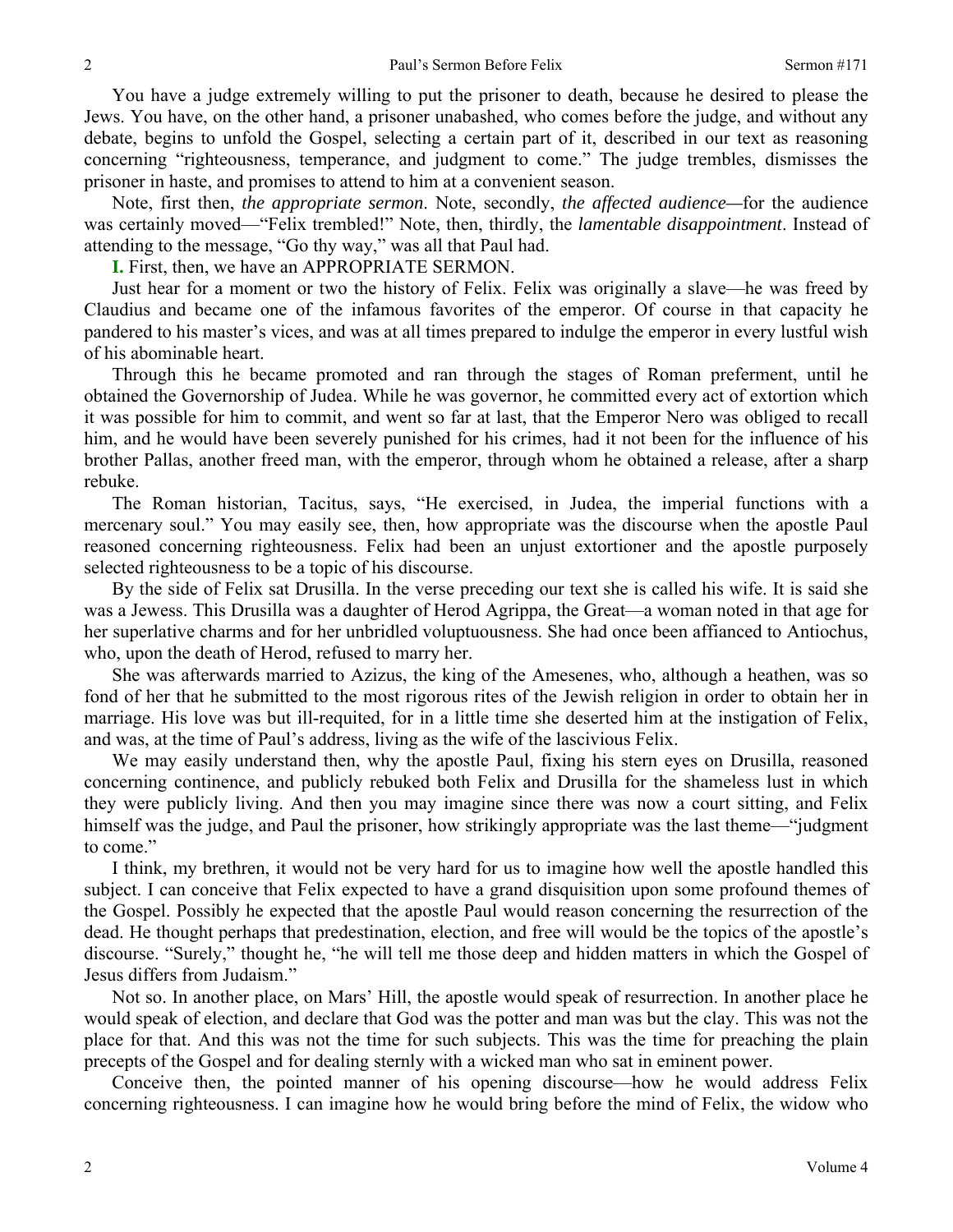had been defrauded of inheritance—the fatherless children who, cast from affluence, were led to beg their bread.

I can suppose how he brought before the mind of that base man the many bribes that he had taken when he sat upon his judgment seat. He would recall to him the false decisions that he had given. He would remind him how the Jews as a nation had been oppressed—how by taxation they had been ground to the earth. He would bring before him one scene after another—where avarice had overridden equity boldly and sternly depicting the exact character of the man.

And then at the end declaring that such men could have no inheritance in the kingdom of God bidding him repent of this his wickedness, that his sins might be forgiven him. Then gently and delicately turning to the other subject, I imagine how he would fix his eyes upon Drusilla and remind her that she had lost everything for which a woman ought to live and solemnly bring the most powerful motives to bear upon her lascivious heart.

And then turning to Felix, would remind him that adulterers, fornicators, and unclean persons have no inheritance in the kingdom of God—reminding him how the vices of a ruler would tend to pollute a nation, and how the iniquities of the nation of the Jews must in a great measure be laid to his charge. I can conceive how for a moment Felix would bite his lips. Paul gave him no time for anger and passion—for in a moment, in a fury of impassioned eloquence he introduced the "judgment to come."

He made Felix think he saw the great white throne, the books opened, and himself arraigned before his Judge. He made him hear the voices of the trumpet—the "Come ye blessed"—the "Depart ye cursed." He petrified him, nailed him to his seat, opened his ears, and made them listen, while with stern and impassioned earnestness, though his hands were bound with chains, he used the liberty of the Gospel in upbraiding him.

Well do I conceive that then Felix began to tremble. He that had been base, and mean, and perfidious, trembled like a coward slave, as he really was. And though sitting on a throne, he pictured himself already damned. What he next would have done we cannot tell, if the devil had not then suggested to him that it was time to rise—for in hot haste he and Drusilla left the throne. "Go thy way for this time; when I have a convenient season, I will call for thee."

Hear me, then, brethren! What the apostle Paul did, every minister ought to do. He selected a topic appropriate to his audience. It is ours to ever to do the same. But are there not to be found many ministers who, if they addressed kings and princes, would pour out before them the vilest adulation and flattery that ever came from mortal lips?

Are there not many who, when they are aware that great and mighty ones are listening to them, trim their doctrine, cut the edges of their speech, and endeavor in some way or other to make themselves pleasing to their audience? Can there not be found many ministers who, if addressing an Antinomian audience, would confine themselves strictly to predestination and reprobation?

And ministers who, if they addressed an audience of philosophers, would just talk about morality, but never mention such words as the covenant of grace and salvation by blood? Are there not some to be found who think the highest object of the minister is to attract the multitude and then to please them? O my God! how solemnly ought each of us to bewail our sin if we feel that we have been guilty in this matter.

What is it to have pleased men? Is there aught in it that can make our head lie easy on the pillow of our death? Is there anything in it that can give us boldness in the day of judgment, or cause us happiness when we face Your tribunal, O Judge of quick and the dead? No, my brethren, we must always take our texts so that we may bear upon our hearers with all our might.

I hope I may never preach *before* a congregation—I desire always to preach *to* you. Nor do I wish to exhibit powers of eloquence, nor would I even pretend to exhibit any depth of learning. I would simply say, "Hear me, my fellow men, for God does send me unto you. There are some things that concern you. I will tell you of them. You are dying. Many of you when you die must perish forever. It is not for me to be amusing you with some deep things that may instruct your intellect, but do not enter your hearts. It is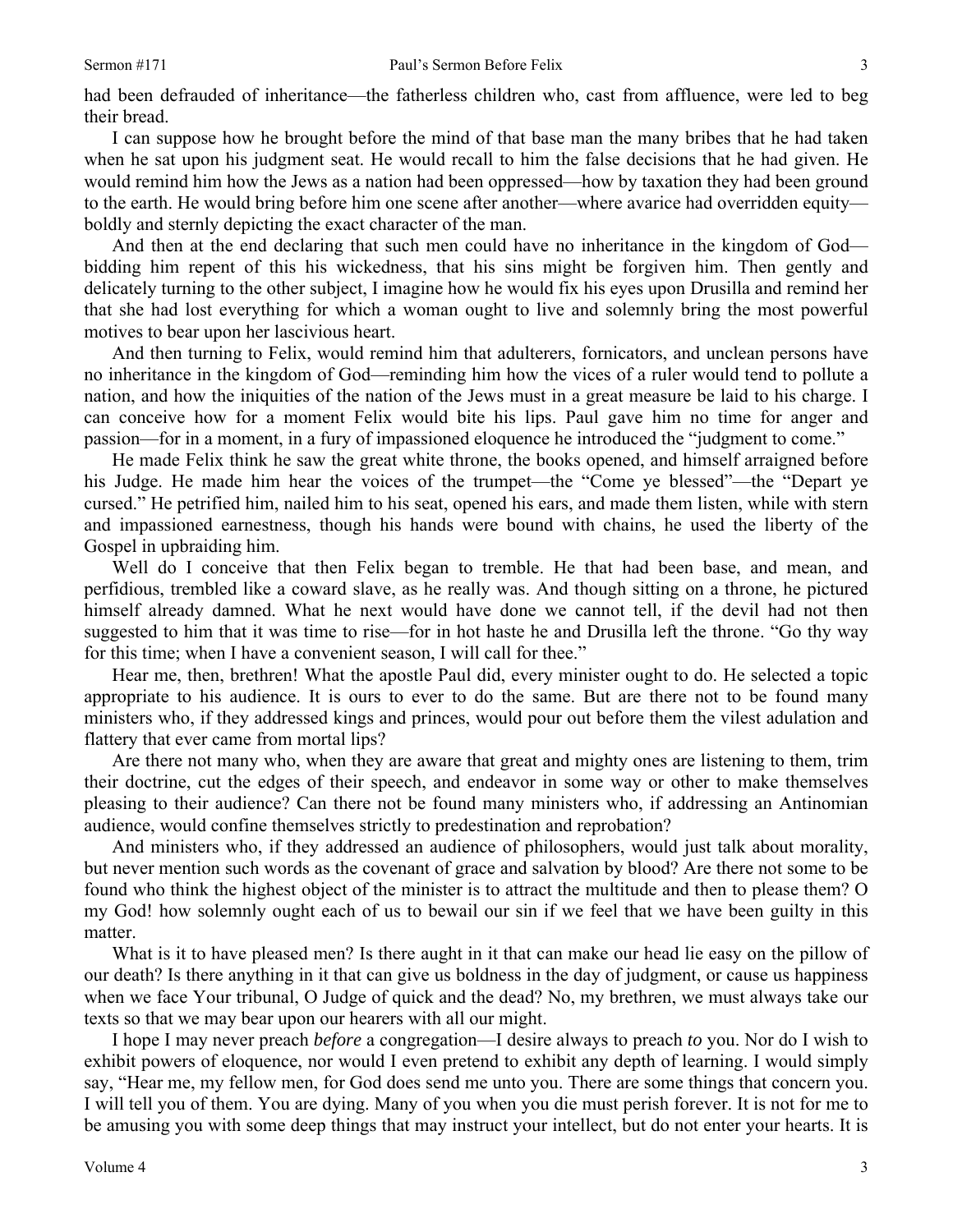for me to fit the arrow to the string and send it home—to unsheathe the sword—be the scabbard never so glittering, to cast it aside, and let the majesty of the naked truth smite at your hearts—for in the day of judgment, aught besides personal home-speaking will be consumed as wood, and hay, and stubble. But these shall abide, like the gold and silver and precious stones that cannot be consumed."

But some men will say, "Sir, ministers ought not to be personal." Ministers ought to be personal and they will never be true to their Master till they are. I admire John Knox for going, Bible in hand, to Queen Mary and sternly upbraiding her. I admit I do not exactly love the way in which he did it, but the thing itself I love.

The woman had been a sinner and he told her so flat to her face. But now we poor craven sons of nobodies have to stand and talk about generalities. We are afraid to point you out and tell you of your sins personally. But blessed be God, from that fear I have been delivered long ago. There walks not a man on the surface of this earth whom I dare not reprove.

There are none of you, however connected with me by ties of profession or in any other respect, that I would blush to speak personally to, as to the things of the kingdom of God. And it is only by being bold, courageous, and sending home the truth that we shall at last be free from the blood of our hearers. May God grant us the power of Paul—that we may reason on appropriate subjects, and not select generalities, when we ought to be pushing home truths to the consciences of our hearers.

After all, the apostle Paul needs no eulogy. The best eulogy that could be passed on the apostle was the fact that "Felix trembled." And that brings us to the second part of our subject.

#### **II.** "FELIX TREMBLED."

Yes, the poor prisoner, having nought wherewith to assist him in the delivery of the truth, but having everything to his disadvantage—the chain, the prison dress, the character of one that had stirred up sedition in a nation—this poor prisoner, with believing hand, laid hold on the sword of truth, and with this he did divide in sunder the joints and marrow. He did beard the lion in his den.

Even now I see him look the governor sternly in the face, attack him in his heart, drive him from his excuses, push the Word home at the point of the bayonet of truth, drive him from every refuge of lies, and make him tremble! O marvelous power of a preached Gospel! O mighty truth that God is with the ministry, when the kings of the earth that take counsel together are yet dismayed by it.

Who is he that does not see here something more than human eloquence, when a prisoner becomes the judge and the prince upon the throne becomes the criminal? "Felix trembled." Have I not some here who have experienced the same feelings as Felix? Some plain spoken minister has told you something that was rather too plain for you.

At first you were angry. On second thoughts, and as the man moved on in his discourse, you became chagrined that you had given him the opportunity of thus exposing you, as you imagined. A better thought struck you and you saw at once that the man could have no intention personally to insult you. And then your feelings changed.

Thunderbolt after thunderbolt fell from his lips. He seemed a very Jupiter Tonans sitting upon his throne, casting lightenings from his lips. You began to tremble. "Verily here is a man who has told me all things that ever I did. Is not this man sent from Christ?" Ah! and thus you have borne your witness to the truth of the Gospel. Though you have not felt its power to your salvation, yet you have been an unwilling witness that the Gospel has been true, for you have felt its power when it has made your knees knock together and your eyes run down with tears.

But what is it that makes men tremble under the sound of the Gospel? Some say it is their conscience. Yes, and doubtless it is in some sense. The poet said, "Conscience makes cowards of us all." And certainly, when the minister's exposition is faithful and pertinent to our own case, conscience, if it be not thoroughly seared and dead, will make the blush mantle on our cheeks.

But I take it that conscience of itself is so thoroughly corrupt, together with all the other powers of manhood, that it would never ever make a man go so far as trembling—if there were not something at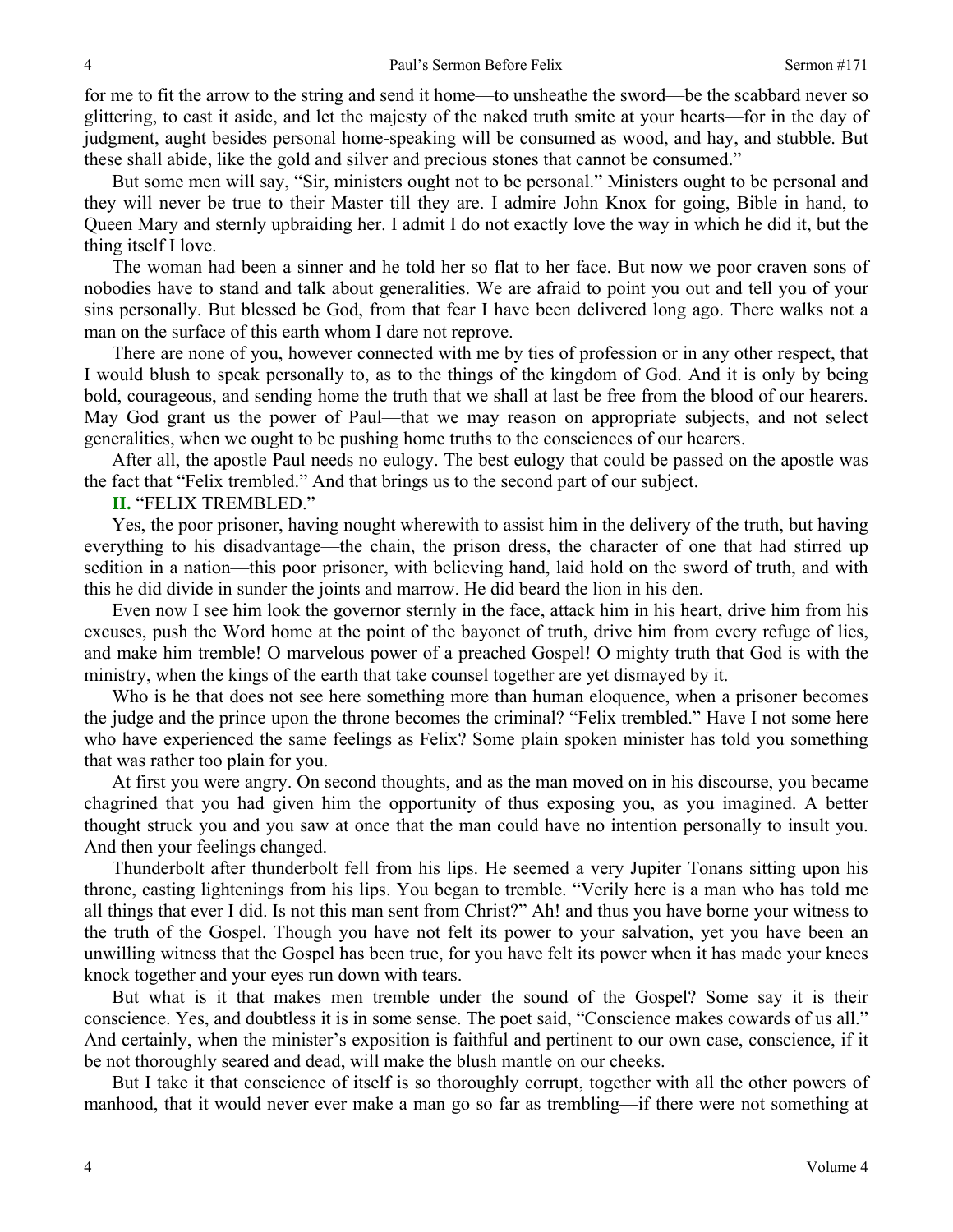work upon the conscience, besides its being left to its own natural force. My brethren, I believe that what some people call natural conviction is, after all, the work of the Spirit.

Some very profound divines are so fond of the doctrine that the Holy Spirit always works efficaciously, that they think that the Spirit never can work a transitory emotion in a man's soul—they impute such things to conscience. And if they see a man like Felix trembling, they say 'tis all natural conscience!

Now, do they not see that they are in this touching on another doctrine equally dear to them—the doctrine of total depravity—for if men be totally depraved by nature, then, as trembling is a good thing, they are not capable even of that without some influence of the Holy Spirit.

The fact is, my hearer, the Holy Spirit works in two ways. In some men's hearts He works with restraining grace only—and the restraining grace, though it will not save them—is enough to keep them from breaking out into the open and corrupt vices in which some men indulge who are totally left by the restraints of the Spirit.

Now, there was in Felix some little portion of this restraining grace. And when the apostle laid the Gospel open to him, this restraining grace quickened the conscience and compelled Felix to tremble. Mark you, this grace man may resist, and does resist, for albeit that the Holy Spirit is Omnipotent and never can be resisted when He works Omnipotently—yet as a strong man may sometimes not put out all his strength, but work with his finger, for instance, so that he may permit even a gnat or an ant to overcome him, even so the Holy Spirit sometimes works but temporarily and but for good and excellent purposes, which He always accomplishes.

But He allows men to quench and resist His influences so that salvation is not so much as approached thereby. God the Holy Spirit may work in men some good desires and feelings, and yet have no design of saving them. But mark, none of these feelings are things that accompany sure salvation, for if so, they would be continued.

But He does not work Omnipotently to save, except in the persons of His own elect, whom He assuredly brings to Himself. I believe, then, that the trembling of Felix is to be accounted for by the restraining grace of the Spirit quickening his conscience and making him tremble.

But what shall be said of some of you who never tremble? You have come here this morning with your brazen face and with your impudent and arrogant heart. You have been mouthing high heaven with your blasphemies, and now you stand all unmoved and unabashed in the house of God. Though a Baxter should rise from the dead, and with moving sighs and tears should preach the Gospel, you would laugh and scoff. Though Boanerges, with a tongue of thunder should come and preach to you, you would turn up your lip and find some fault with his oratory—and his words would never reach your heart.

O ungodly generation! How has God given you up and how has hell bewitched you? O race of evildoers! children that are corrupters! how are you seared. My soul reads with prophetic glance the handwriting on the wall! You are condemned already. You are past hope—"trees plucked up by the roots, twice dead."

For in the fact that you tremble not, there is proof not only of your death, but of your positive corruption. You shall die as you are, without hope, without trust or refuge. For he that has lost feeling has lost hope. He who is past conscience, God the Holy Spirit has given up—and He will no more strive with him forever.

**III.** And now, passing rapidly over this point of the trembling audience, we come in the next place to the LAMENTABLE DISAPPOINTMENT which Paul experienced when he saw Felix rise in haste and dismiss him from his presence.

"It is wonderful," said a good man once to a minister, "it is wonderful to see a whole congregation moved to tears by the preaching of the Word." "Yes," said that minister, "it is wonderful, but I know a wonder ten times greater than that—the wonder is that those people should so soon wipe away their tears and forget what they have heard."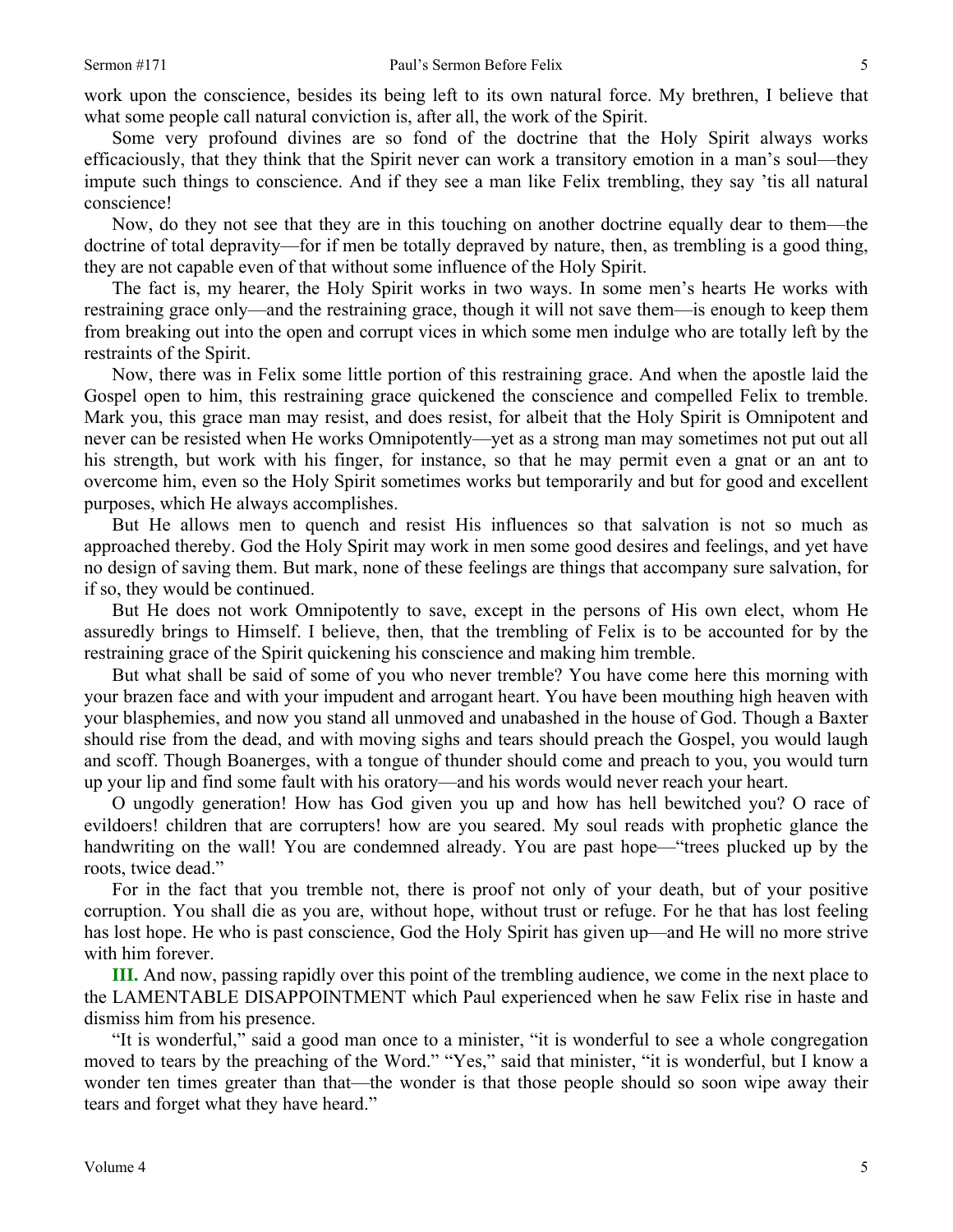'Tis wonderful that Felix trembled before Paul. 'Tis more wonderful that Felix should say, "Go thy way." 'Tis strange, 'tis passing strange, that when the Word touches the conscience, even then sin has such power over men that the truth is repulsed and driven out of the heart.

Felix, unhappy Felix! Why is it that you do rise from your judgment seat? Is it that you have much business to do? Stop, Felix. Let Paul speak to you a minute longer. You have business—but have you no business for your soul? Stop, unhappy man! Are you about again to be an extortionate, again to make your personal riches greater!

Oh! stop. Can you not spare another minute for your poor soul? It is to live forever—have you nought laid up for it—no hope in heaven, no blood of Christ, no pardon of sin, no sanctifying Spirit, no imputed righteousness? Ah! man, there will be a time when the business that seems so important to you will prove to have been but a daydream, a poor substitute for the solid realities you have forgotten.

Do you reply, "Nay, the king has sent me an urgent commission. I must attend to Caesar"? Ah! Felix, but you have a greater monarch than Caesar—there is One who is Emperor of heaven and Lord of earth—can you spare no time to attend to His commands? Before His presence, Caesar is but a worm. Man! will you obey the one and will you despise the other?

Ah! no. I know what you dare not say. Felix, you are turning aside again to indulge in your lascivious pleasures. Go, and Drusilla with you! But stop! Dare you do that, with that last word ringing in your ears, "Judgment to come." What! will you repeat that wanton dalliance that has damned you already, and will you go again to imbrue your hands in lust, and doubly damn your spirit after warnings heard and felt?

O man! I could weep o'er you, to think that as the bullock goes to the slaughter, and as the lamb licks the knife, so do you go back to the sin that destroys you and to the lust that ruins you.

You, too, many of you, have often been impressed under the ministry. I know what you have said on Monday morning, after deep searching of your heart on the Sabbath, you have said, "I must attend to business, I must see after the things of this world."

Ah! you will say that one day, when hell shall laugh you in the face for your folly. Think of men that are dying every day saying, "We must live," but forgetting that they must die! O poor soul! to be caring about that house, your body, and neglecting the tenant within!

Another replies, "I must have a little more pleasure." Pleasure, do you call it? What! can there be pleasure in turning suicide to your own soul—pleasure in defying your Maker, trampling on His laws, despising His grace? If this be pleasure, 'tis a pleasure over which angels might weep. What, man, will you call this pleasure when you come to die? Above all, will you call this pleasure when you stand before your Maker's bar at last? It is a strange delusion that causes you to believe a lie. There is no pleasure in that which brings wrath upon your soul, even to the uttermost.

But the usual reply is, "There is time enough yet." The young man says, "Let me alone till I grow old." And you old men, what do you say? I can suppose that the youth looks forward to life and expects to find a future time more convenient. But there are some of you o'er whose heads seventy winters have blown. When do you hope to find a convenient season?

You are within a few days' march of the tomb. If you do but open your poor dull eyes, you may see death but a slight distance in advance. The young *may* die. The old *must*. To sleep in youth is to sleep in a siege. To sleep in old age is to slumber during the attack.

What! man, will you that are so near your Maker's bar still put Him off with a, "Go Your way"? What! Procrastinate now, when the knife is at your throat—when the worm is at the heart of the tree and the branches have begun to wither—when the grinders fail even now, because they are few, and they that look out of the windows are darkened? The sere and yellow leaf has come upon you and you are still unready for your doom!

O man! of all fools, a fool with a grey head is the worst fool anywhere. With one foot in the grave and another foot on a sandy foundation, how shall I depict you, but by saying to you, as God said to the

6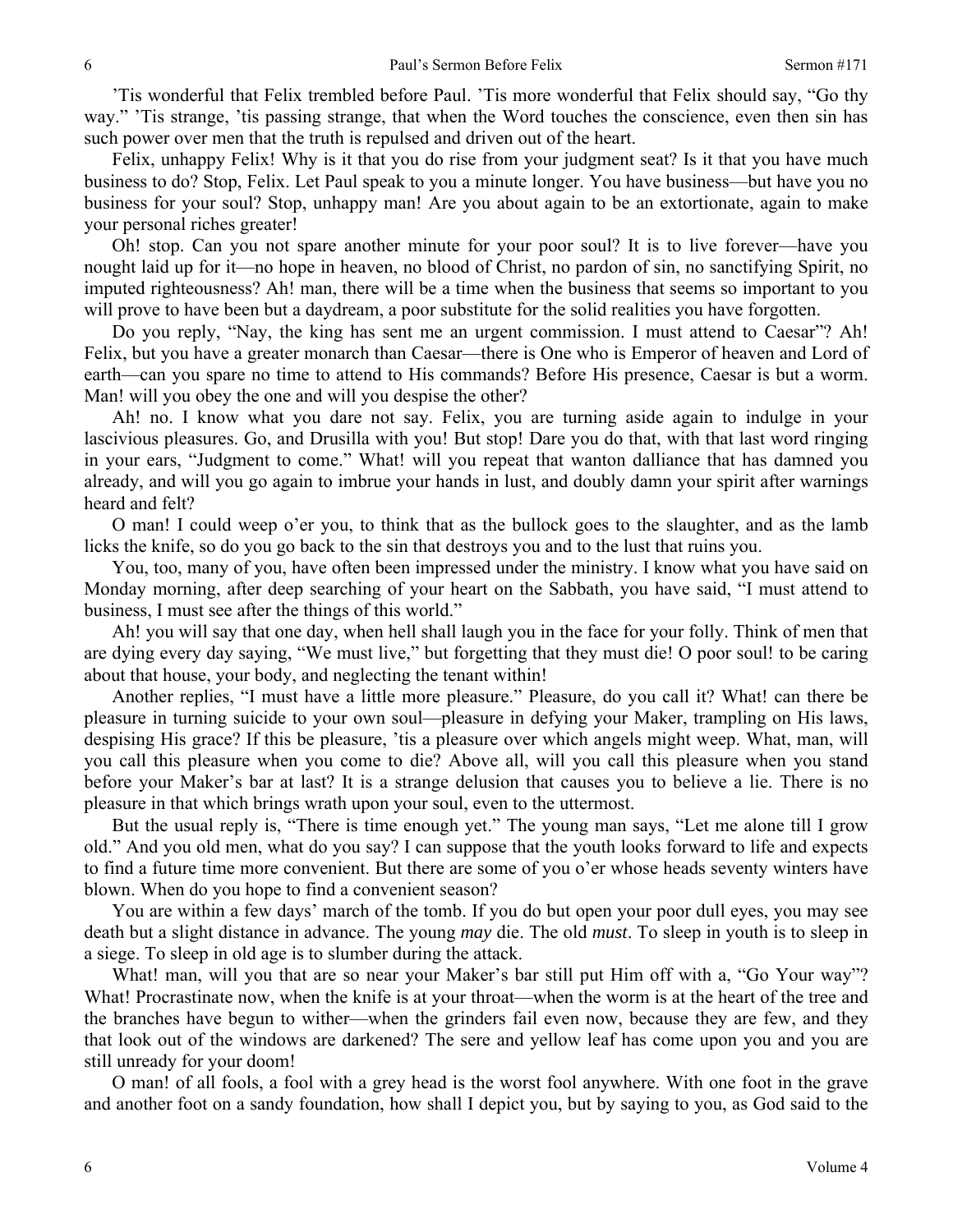But still the common cry is, "There is time enough." Even the worldly moralist said, "Time enough is always little enough." Time enough, man! What for? Surely you have spent time enough in sin—the time past may "suffice you to have wrought the will of the Gentiles." What! time enough to serve a God that laid down His life for you? No! eternity will not be too long to utter His praise, and therefore it cannot be too long to love Him here, and serve Him the few remaining days that you are to live on earth.

But stop! I will reason with you. Come, Felix! You shall not go away this morning till my whole soul has poured itself out over you, not until I have cast my arms round you, and tried to stop you this time from turning from the face of Him that bids you live.

You say, "Another time." How know you that you will ever feel again as you feel now? This morning, perhaps, a voice is saying in your heart, "Prepare to meet thy God." Tomorrow that voice will be hushed. The gaieties of the ballroom and the theatre will put out that voice that warns you now, and perhaps you will never hear it again.

Men all have their warnings and all men who perish have had a *last warning*. Perhaps this is your last warning. You are told today that except you repent, you must perish—except you put your trust in Christ you must be cast away forever. Perhaps no honest lip will again warn you. Perhaps no tearful eye will ever look on you affectionately again.

Today God is pulling the reins tight to check you from your lust. Perhaps, if today you spurn the bit and rush madly on, He will throw the reins upon your back saying, "Let him alone." And then, it is a dark steeplechase between earth and hell, and you will run it in mad confusion, never thinking of a hell till you find yourself past warning, past repentance, past faith, past hope.

But again—how know you if you should ever have these feelings again, will God accept you then? "Today," He says, "today, if ye will hear his voice, harden not your hearts." This hour His love weeps over you and His heart yearns for you. Today He says, "Come, let us reason together; though your sins be as scarlet, they shall be as wool; and though they be red like crimson they shall be whiter than snow."

Do you today turn a deaf ear to Him? Do you today forego His invitation and despise His warning? Take heed! You may one day need what now you despise, and you may then cry to Him, but He will not hear you. You may then pray to Him, but He will shut out your prayer, and His only answer will be, "*I called*!"

"Remember the Surrey Music Hall that morning! *I called and you refused*. You stood against that pillar under the gallery. *I called and you refused! I stretched out My hands*, as if I would bring you to My bosom, *and no man regarded* Me. You were there in the gallery. You listened, but it was as though you heard not. Therefore"—and oh! the dreadful conclusion!—"*I also will laugh at your calamity, I will mock when your fear cometh.*"

Stop! those are not my words. They are God's words. Turn you to the book of Proverbs and find them there. It were a harsh thing for me to say of God. But God says it of Himself, and God is true, though every man be a liar. And if He be true, how know you that He may not despise your prayer one day, shut out your cry, and banish you forever?

But again—how do you know that you shall live to be warned again? Said a minister once, when I gently hinted to him that he had not preached the Gospel that morning, "No, I did not mean to preach to sinners in the morning, but I will preach to them in the evening." "Ah!" said I, "but what if some of your congregation of the morning should be in hell before the evening?"

So may I say to you. You have promised to go to a friend's house today—you think you cannot break that promise. You wish you could. You wish you could go home and fall on your knees and pray. But no, you cannot, because your promise binds you. You will have a convenient season one of these days!

And so, God Almighty is to wait man's convenience! How do you know you will live till that convenience comes? A little too much heat or too much cold within the brain—a little too fast flowing